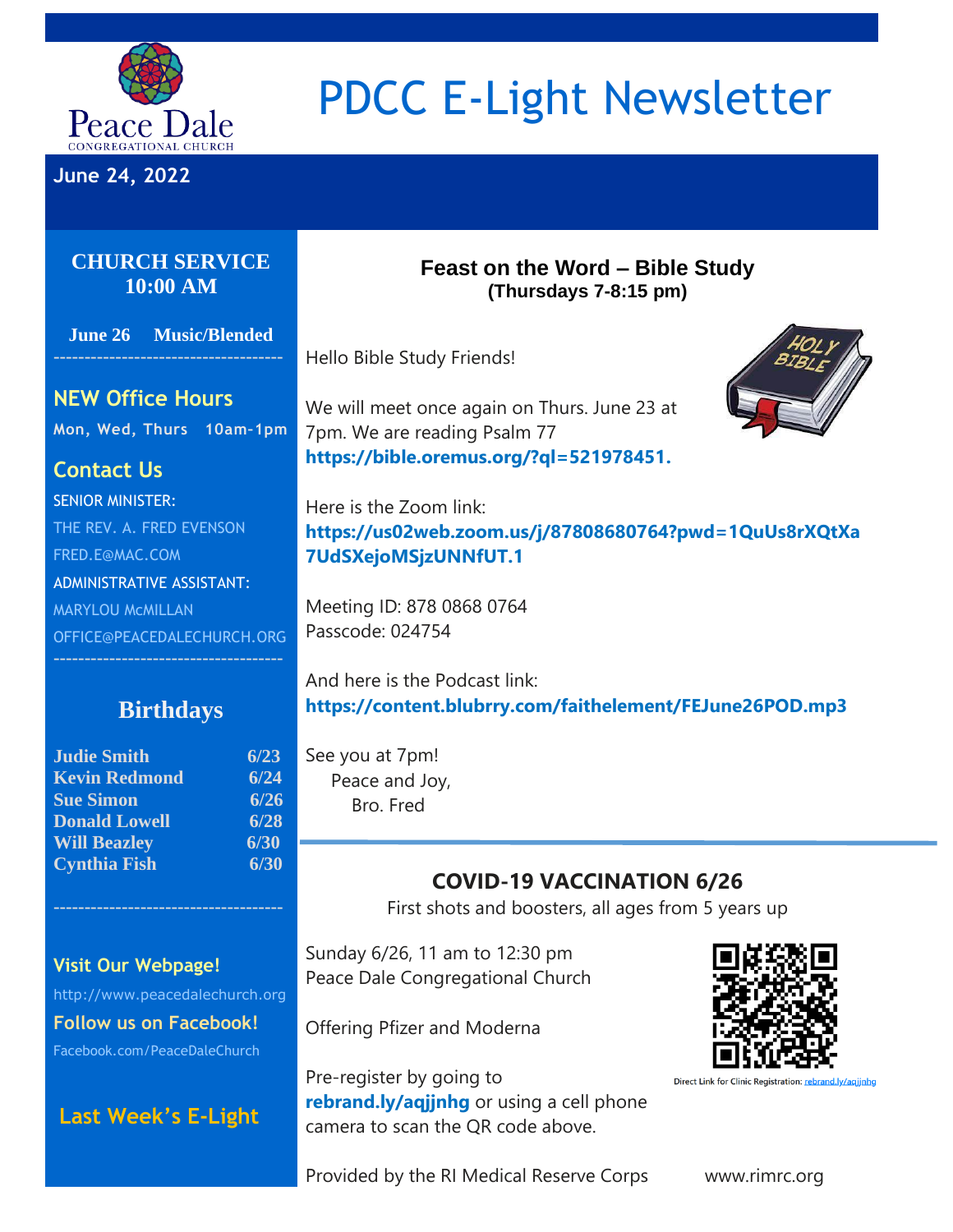# **STATUS OF SOLAR ON CHURCH ROOF**



Shown above is the array of solar panels on the roof of the church. The output is from mid-day on June 21, 2022. Readings are in watts per hour (Wh). All panels are now working and producing electricity, with the exception of the panel that shows black in the lower left (which was broken



during shipment, and awaiting a replacement),

The Green Team, along with other church boards, is planning a dedication/celebration program for **September 18**. Keep the date on your calendar and stay tuned for more details.

Submitted by Don Hermes, co-chair of the Green Team



**Formerly ShopWithScrip** 

# **Each week after the 10:00am service**



**Brickley's is now open!!** We have \$5 gift cards. Brickley's is giving us a 20% rebate. Support a local business and PDCC.

In addition to grocery and pharmacy gift cards, we have the following cards in stock to treat yourself or thank someone else:

Dunkin' (\$10 & \$25), Panera (\$10 & \$25), Starbucks (\$10 & \$25) Amazon (\$25 & \$100), Marshall's (\$25), Walmart (\$25), Applebee's (\$25), Matunuck Oyster Bar (\$50), Old Mountain Lanes (\$25)

Think of RaiseRight for gift-giving throughout the year with hundreds of retailers available for special orders. A complete listing of participating retailers, click here: **[Retailer List](https://489258.fs1.hubspotusercontent-na1.net/hubfs/489258/Printable%20Retailer%20List.pdf)**

Questions? Contact Deb Shaw at dkshaw5@cox.net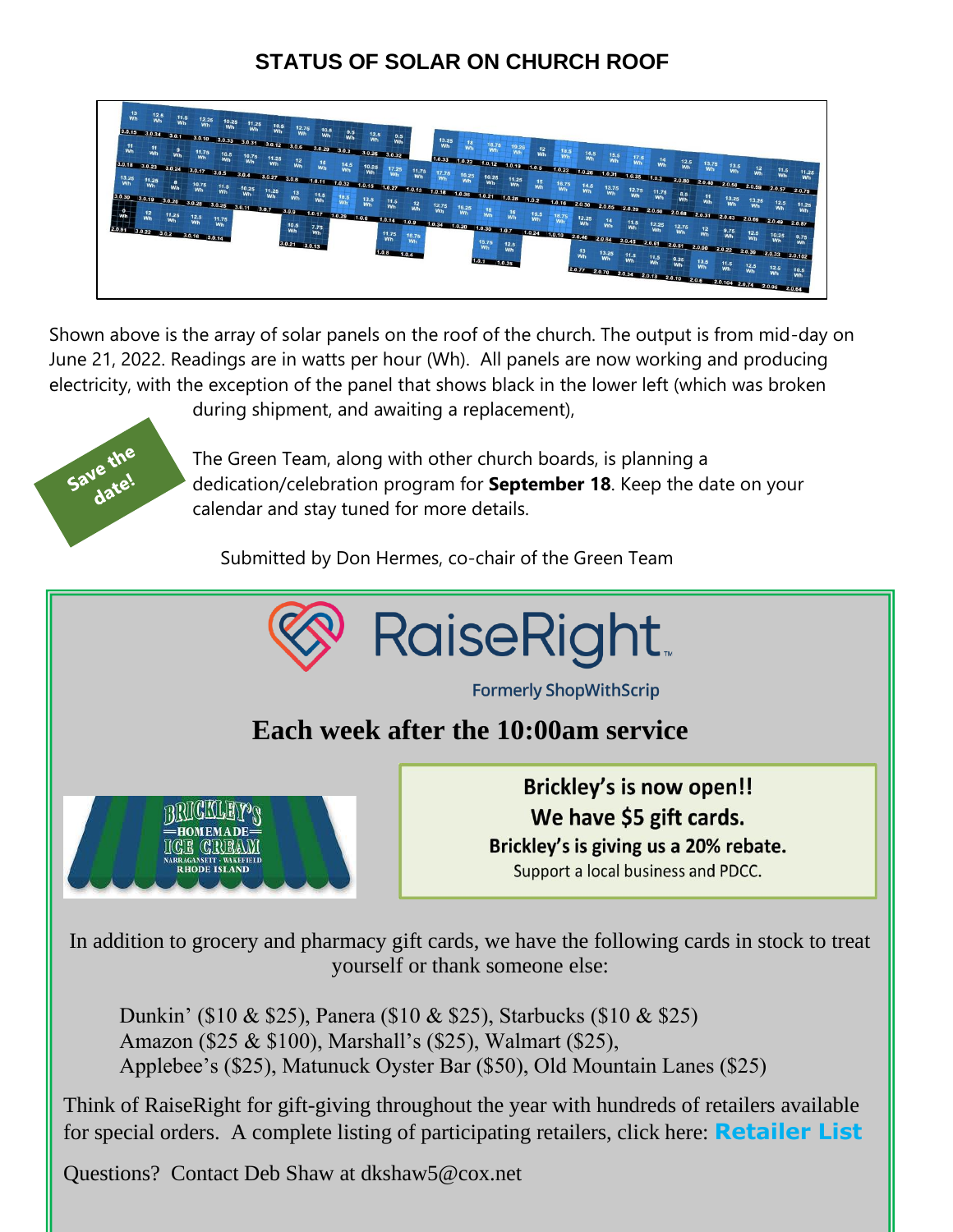

Anyone interested in donating flowers during the months of July, August, September and October, please contact Wendy Sisson at [wendyhighschool@gmail.com](mailto:wendyhighschool@gmail.com) or by text or phone at 401.932.2055. Flowers are a beautiful way to remember loved ones, celebrate an occasion or simply give to the glory of God. I look forward to hearing from you! Thank you, Wendy

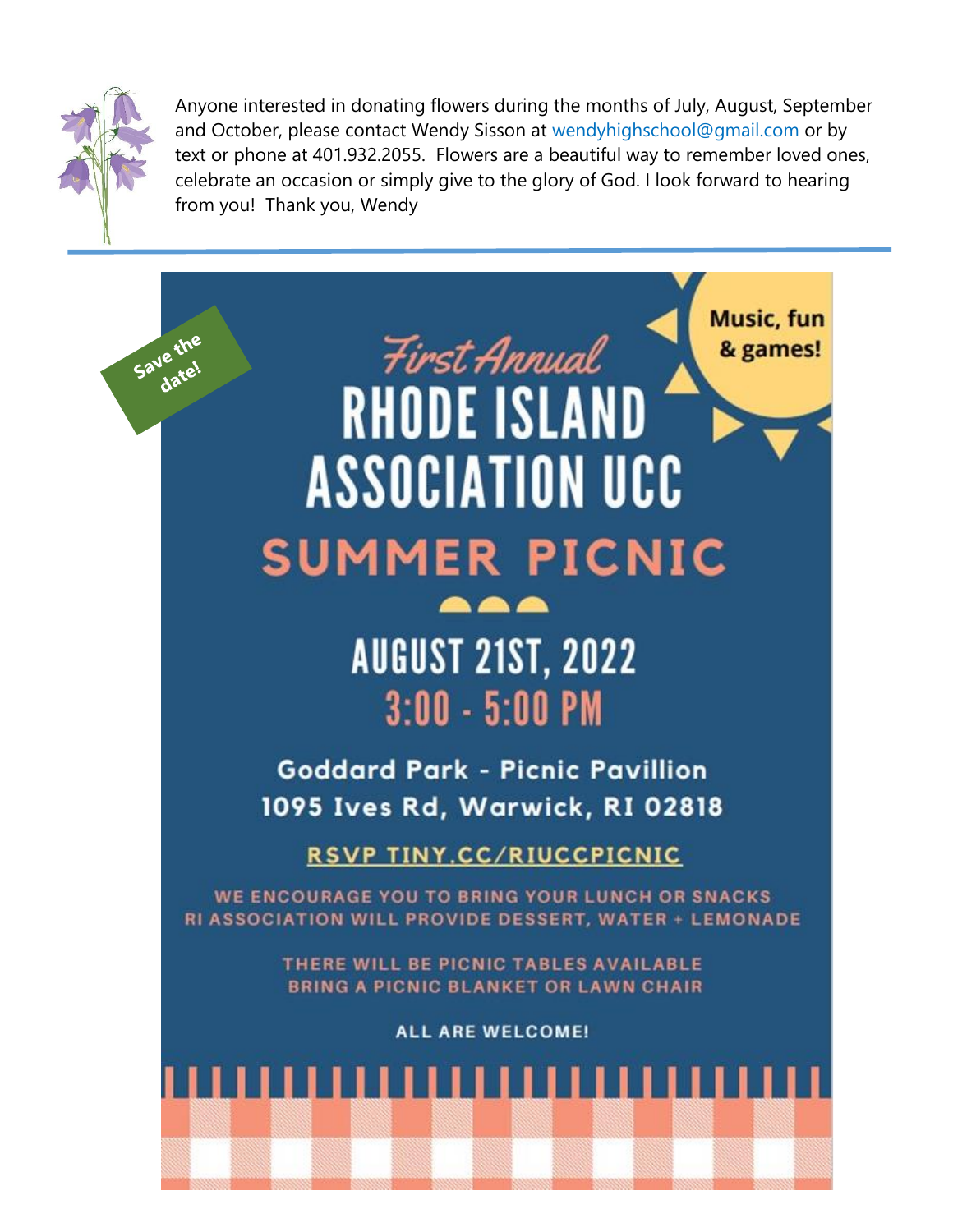





# 2nd Annual "Neighbors Feeding Neighbors" Golf Tournament To benefit the Peace Dale Dinner Table Program Saturday, July 16th, 2022 8:00am Shotgun start

Registration 7am , coffee and donuts) Pinecrest C.C., Richmond, RI

(Team Best Ball Red, White and Blue format)

18 Holes of golf with a cart "Goodie Bags" Prizes for 1st, 2nd,3rd Place Teams Closest to the pin and longest drive prizes Free putting contest (\$100.00 cash prize)<br>Full Italian Buffet Dinner with Dessert. Silent/Live Auction Items and raffles Full Italian Buffet Dinner with Dessert. \*\$20.00 **add-on BONUS** option per person! (1) mulligan, (1) drop from the woods into the fairway, (1) drive from the RED tees, and a mystery string (3-15ft long) This can be used to advance your ball towards the hole! (This makes the day so much more fun!)

*Checks made payable to: Peace Dale Dinner Table*

Add-on Bonus package \$20.00 \$500.00 Closest to pin sponsor \$250.00 Longest Drive Sponsor

\$150.00 Tee Sponsor

In 2021, the Peace Dale Dinner Table served more than 20,000 hot nutritious meals to its neighbors. More than 150 volunteers cook, serve and deliver these meals. It is projected that due to rising costs it will cost nearly \$45,000 to provide this service this year. Now more than ever, we need your help! For more information about this tournament or the Dinner Table program, please contact us at *401-477-6046 or via email at: doinggoodinc@icloud.com*

*Proud Sponsors 2020,2021,2022 of the Peace Dale Dinner*

Lila Delman **COMPASS** 

THE LOCAL GROUP